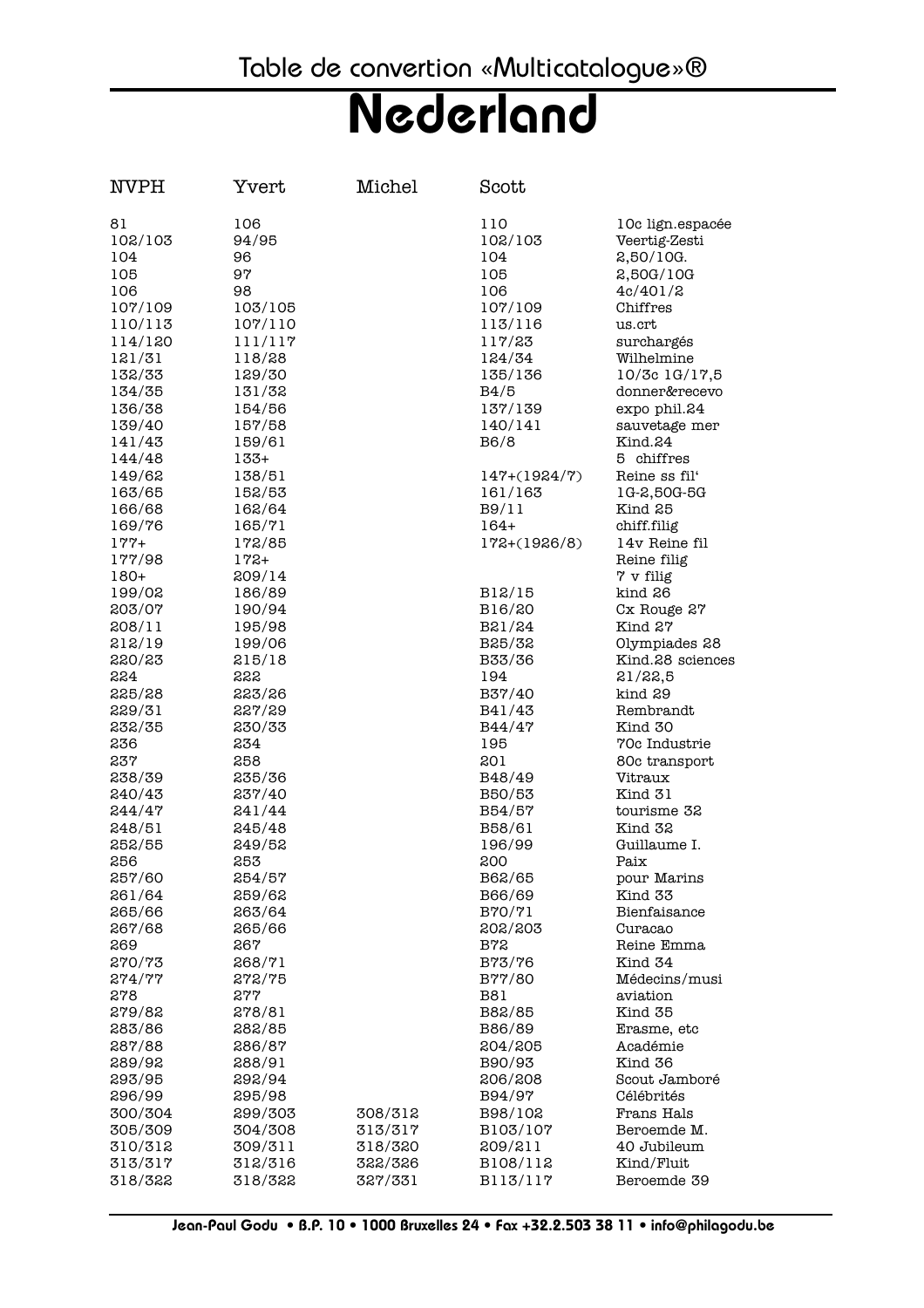| NVPH             | Yvert                 | Michel             | Scott                  |                            |
|------------------|-----------------------|--------------------|------------------------|----------------------------|
| 323/324          | 323/324               | 332/333            | 212/213                | Willibrordus               |
| 325/326          | 325/326               | 334/335            | 214/215                | 100A.Trains                |
| 327/331          | 327/331               | 336/340            | B118/122               | Kind.39                    |
| 332/337v         | 332/36ND              | 341/45Ung          | 216,218/20IMP          | ongetandt.4W               |
| 332/345          | ++332                 | $++341$            | 216/225B               | Wilhelmina 14              |
| 333              | 438A                  | 449                | 216B                   | 6c W                       |
| 336f             | 335V                  | 344Abart           | 219 VAR                | $121/2$ Gent               |
| 336vf            | 335ND.V               | 344U.Ab            | 219VAR IMP             | 121/2GentMD                |
| 338              | 439                   | 450                | 220B                   | 171/2W                     |
| 344              | 440                   | 451                | 225A                   | 50c W                      |
| 345              | 441                   | 452                | 225B                   | 60c W                      |
| 346/349          | 442/445               | 453/456            | 278/281                | Gulden 4W                  |
| 350/355          | 342/347               | 351/356            | B123/128               | Beroemde                   |
| 356/373          | 347A/364              | 357/374            | 226/243                | Cijffers 18W               |
| 374/378          | 365/369               | 375/379            | B129/133               | Kind 40                    |
| 379/391          | 369A/381              | 380/91+175b        | 243A/Q                 | Duif+cijfer                |
| 379b             | 369A+371              | 175b+381ZD         | 243A+E                 | se tenant                  |
| 391a             | 381v                  | 391Wa              | 243Q V                 | horiz.wtmk                 |
| 392/396          | 382/386               | 392/396            | B134/138               | Beroemde 41                |
| 397/401          | 387/391               | 397/401            | B139/143               | Rembrandt Tit              |
| 402/403          | 393/394               | 402/403            | B144/145               | Legion                     |
| 402B/403B        | BF1/2                 | BK1/2              | B144a/145aMS           | Legioen 1942               |
| 404              | 392                   | 404                | 244                    | Euro PTT 41                |
| 405/411          | 395/401               | 405/411            | 245/251                | Symbolen                   |
| 412/421          | 402/411               | 412/421            | 252/261                | Admiralen                  |
| 422              | 412                   | 422                | B148                   | Zegel 43                   |
| 423/427          | 413/417               | 423/427            | B149/153               | Winterhulp                 |
| 428/431          | 429/432               | 428/431            | 262/265                | Oorlog/Guerre              |
| 428/442          | 418/432               | 428/442            | 262/276                | Glories+K.W.               |
| 432/442          | 418/428               | 432/442            | 266/276                | Wilhelmina                 |
| 443              | 433                   | 443                | 277                    | Bevrijdings                |
| 444/448          | 434/438               | 444/448            | B154/158               | Kind 45                    |
| 449/453          | 446/450               | 457/461            | B159/163               | Hulp 46                    |
| 454/459          | 451/456               | 462/467            | B164/169               | Prinsessen                 |
| 460              | 457                   | 468                | 282                    | lc rood                    |
| 460/468          | ++457                 | $++468$            | $++282++$              | Cijfers 9W                 |
| 461              | 458                   | 469                | 283                    | 2c blauw                   |
| 462              | 459                   | 470                | 284                    | $21/2$ orange              |
| 463              | 610                   | 612                | 340                    | 3c bruin                   |
| 464              | 460                   | 471                | 285                    | 4c olijfgroen              |
| 465              | 611                   | 613                | 341                    | 5c orange                  |
| 466              | 611A                  | 646                | 342                    | 6c grijs                   |
| 467              | 612                   | 614                | 343                    | 7c orange                  |
| 468              | 612A                  | 691                | 343A                   | 8c violet                  |
| 469/473          | 461/465               | 472/476            | B170/174               | Kind 46                    |
| 474/486          | 466/477               | 477/489            | 286/297                | Wilh.13 W                  |
| 487/489          | 488/490               | 500/502            | 298/300                | 3w.gravés                  |
| 490/494          | 478/482               | 490/494            | B175/179               | Beroemde 47                |
| 495/499          | 483/487               | 495/499            | B180/184               | Kind 47                    |
| 500/503          | 491/494               | 503/506            | B185/188               | Gebouwen 48                |
| 504/505          | 495/496               | 507/508            | 302/303                | 50 Jubileum                |
| 506/507          | 497/498               | 509/510            | 304/305                | Juliana                    |
| 508/512          | 499/503               | 511/515            | B189/193               | Kind 48                    |
| 513/517          | 504/508               | 516/520            | B194/198               | Zomer 49                   |
| 518/533<br>518ex | ++512A<br>512A/23+587 | $++525$<br>525/539 | $306/318++$<br>$306++$ | Juliana 16w<br>Juliana 15w |
| 518ex            | 512A/523              | 525/39ohne529      | $306/318++$            | Juliana 14w                |
| 522              | 587                   | 529                | 325                    | 12c rood                   |
| 533              | 588                   | 582                | 327                    | 75c karmijn                |
| 534/537          | 524/527               | 540/543            | 319/322                | Gulden 4w                  |
| 538/541          | 509/512               | 521/524            | B199/202               | Hulp 49                    |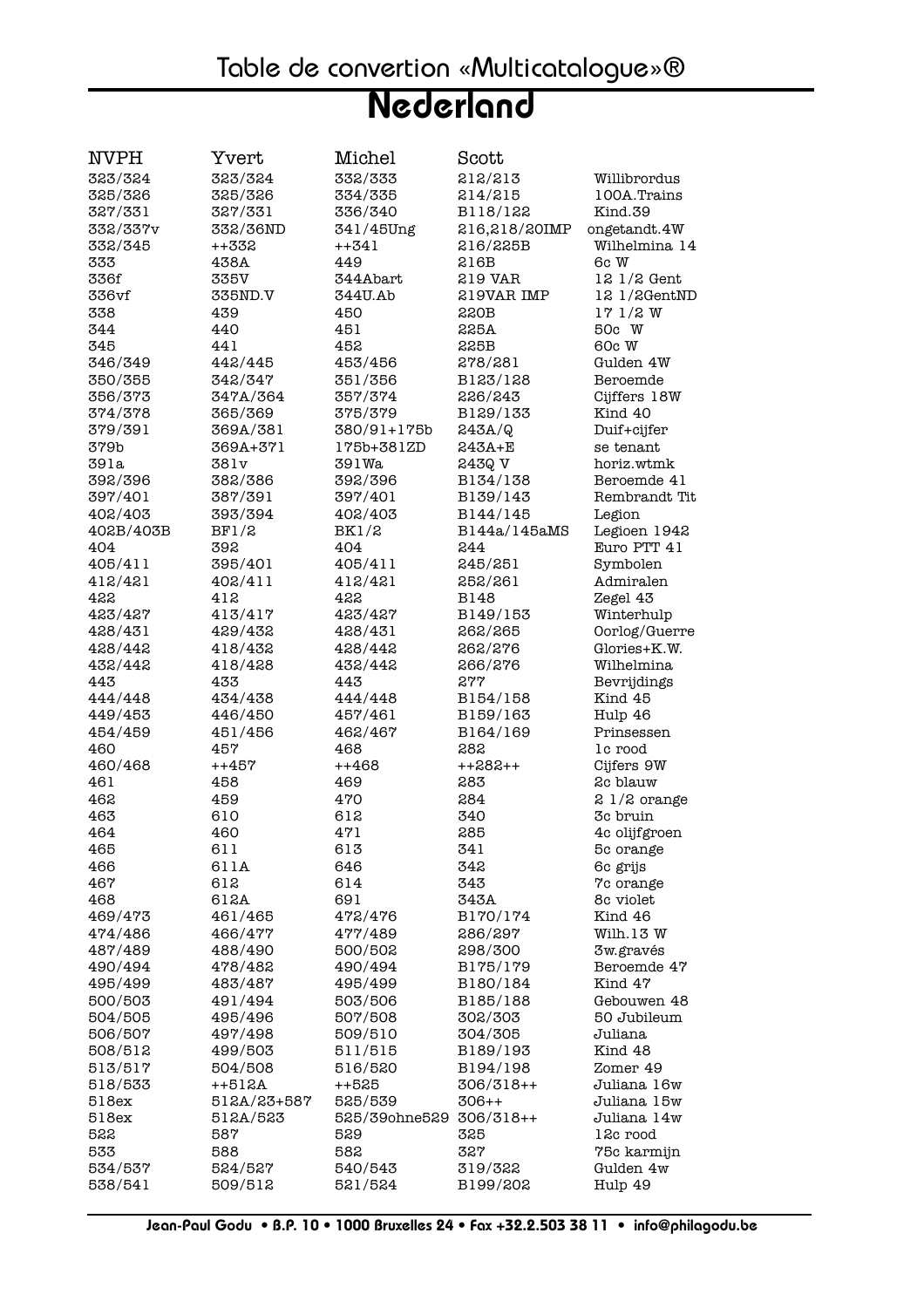| NVPH               | Yvert              | Michel                | Scott                |                          |
|--------------------|--------------------|-----------------------|----------------------|--------------------------|
| 542/543            | 528/529            | 544/545               | 323/324              | Wereldpost               |
| 544/548            | 530/534            | 546/550               | B203/207             | Kind 49                  |
| 549                | 541                | 551                   | 330                  | 6c/71/2                  |
| 550/555            | 535/540            | 552/557               | B208/213             | Zomer 50                 |
| 556/560            | 542/546            | 558/562               | B214/218             | Kerken Eglise            |
| 561/562            | 547/548            | 563/564               | 328/329              | Leidse Univ              |
| 563/567            | 549/553            | 565/569               | B219/223             | Kind 50                  |
| 568/572            | 554/558            | 570/574               | B224/228             | 51 Kasteels              |
| 573/577            | 559/563            | 575/579               | B229/233             | Kind 51                  |
| 578/581            | 564/567            | 583/586               | B234/237             | Van Riebeeck             |
| 582                | 568                | 587                   | 331                  | Mijnwerker               |
| 583/587            | 569/573            | 588/592               | B238/242             | 52 Bloemen/Fl            |
| 588/591            | 574/577            | 593/596               | 332/335              | 100 J.PTT                |
| 592/595            | 578/581            | 597/600               | 336/339              | Expo                     |
| 596/600            | 582/586            | 601/605               | B243/247             | Kind 52                  |
| 601                | 589                | 606                   | B248                 | Watersnood               |
| 602/606            | 590/594            | 607/611               | B249/253             | 53 Bloemen               |
| 607/611            | 595/599            | 615/619               | B254/258             | Rode Kruis               |
| 612/616            | 613/617            | 631/635               | B259/263             | Kind 53                  |
|                    | 600/609A           | $++620$               |                      | 14 valeurs               |
| 617                | 600                | 620                   | 344                  | 10c bruinrood            |
| 618                | 600A               | 641                   | 345                  | 12 groenblauw            |
| 619                | 601                | 621                   | 346                  | 15c wijnrood             |
| 620                | 816                | 842                   | 346C                 | 18c blauwgroen           |
| 621                | 602                | 622                   | 347                  | 20c violetgri            |
| 622                | 692A               | 793                   | 347A                 | 24c Olive                |
| 623                | 603                | 623                   | 348                  | 25c blauw                |
| 624                | 604                | 624                   | 349                  | 30c orange               |
| 625                | 604A               | 642                   | 350                  | 35c bronsbrui            |
| 626                | 693                | 720                   | 351                  | 37c turquoise            |
| 627                | 605                | 625                   | 352                  | 40c gr.blauw             |
| 628                | 606                | 626                   | 353                  | 45c helderood            |
| 629                | 607                | 627                   | 354                  | 50c mosgroen             |
| 630                | 608                | 628                   | 355                  | 60c bruingeel            |
| 631                | 694                | 721                   | 356                  | 62c oudrose              |
| 632                | 608A               | 690                   | 357                  | 70c lichtblau            |
| 633                | 609                | 629                   | 358                  | 75c roodviole            |
| 634                | 695                | 722                   | 359                  | 80 paars/viol            |
| 634b               | 695ph              | <b>722y</b>           | 359PH                | 80c fosfoor              |
| 635                | 609A               | 677                   | 360                  | 85c smaragdgr            |
| 636                | 816A               | 872                   | 360A                 | 95c bruin                |
| 637                | 631                | 647                   | 361                  | 1 gulden                 |
| 637/640            | 631/631C           | 647/8+661+706 361/364 |                      | 4 hoge W                 |
| 638                | 631A               | 661                   | 362                  | 2,5 gulden               |
| 639                | 631B               | 648                   | 363                  | 5 gulden                 |
| 640                | 631C               | 706                   | 364                  | 10 gulden                |
| 641/645            | 618/622            | 636/640               | B264/268             | Zomer 54                 |
| 646                | 623                | 643                   | 365                  | Bonifatius               |
| 647/648            | 624/625            | 644/645               | B269/270             | Nat.Luchtvaar            |
| 649/653            | 626/630            | 649/653               | B271/275             | Kind 54                  |
| 654<br>655/659     | 632<br>634/638     | 654                   | 366                  | Statuut                  |
|                    |                    | 655/659<br>640        | B276/280<br>367      | Zomer 55                 |
| 660                | 633                |                       |                      | Bevrijdings'             |
| 661/665            | 639/643            | 662/666               | B281/285             | Kanker/Micros<br>Kind 55 |
| 666/670<br>671/675 | 644/648<br>649/653 | 667/671<br>672/676    | B286/290<br>B291/295 | Rembrandt 56             |
| 676/680            | 654/658            | 678/682               | B296/300             |                          |
| 681/682            | 659/660            | 683/684               | 368/369              | Olympic 56<br>EUROPA 56  |
| 683/687            | 661/665            | 685/689               | B301/305             | KIND 56                  |
| 688/692            | 666/670            | 692/696               | B306/310             | Schip/Bateau             |
| 693/694            | 671/672            | 697/698               | 370/371              | De Ruyter                |
|                    |                    |                       |                      |                          |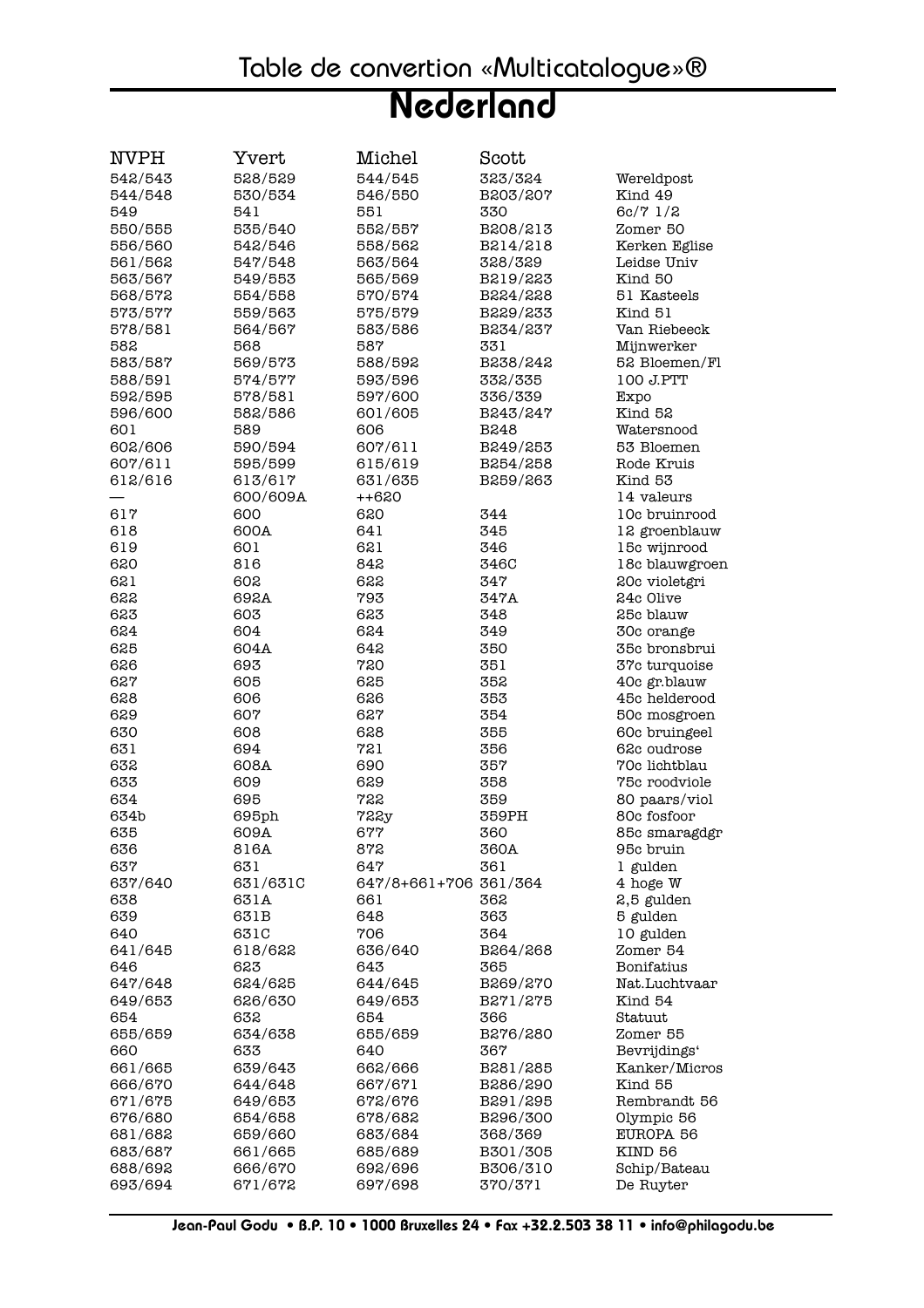| <b>NVPH</b> | Yvert    | Michel  | Scott    |                      |
|-------------|----------|---------|----------|----------------------|
| 695/699     | 673/677  | 699/703 | B311/315 | Rode Kruis           |
| 700/701     | 678/679  | 704/705 | 372/373  | Europa <sub>57</sub> |
| 702/706     | 680/684  | 707/711 | B316/320 | Kind 57              |
| 707/711     | 685/689  | 712/716 | B321/325 | Trachten/Cost        |
| 712         | 690      | 717     | 374      | 12c/10c              |
| 713/714     | 691/692  | 718/719 | 375/376  | Europa <sub>58</sub> |
|             | 692A/695 |         |          | 4 val Reine          |
| 715/719     | 696/700  | 723/727 | B326/330 | Kind 58              |
| 720/721     | 701/702  | 728/729 | 377/378  | Nato/Otan            |
| 722/726     | 703/707  | 730/734 | B331/335 | Zomer 59             |
| 727/728     | 708/709  | 735/736 | 379/380  | Europa 59            |
| 729/730     | 710/711  | 737/738 | 381/382  | <b>KLM</b>           |
| 731/735     | 712/716  | 739/743 | B336/340 | Kind 59              |
| 736/737     | 717/718  | 744/745 | B341/342 | Vluchteling          |
| 738/742     | 719/723  | 746/750 | B343/347 | Bloemen/Fleur        |
| 743/744     | 724/725  | 751/752 | 383/384  | GeestGezond          |
| 745/746     | 726/727  | 753/754 | 385/386  | Europa <sub>60</sub> |
| 747/751     | 728/732  | 755/759 | B348/352 | Kind 60              |

Blocs, feuillets et carnets Blocks, miniature sheets & booklets

| 854        | BF3             | BK3             | B404a         | Kind 65           |
|------------|-----------------|-----------------|---------------|-------------------|
| 858        | BF4             | BK4             | B408a         | <b>CIME</b>       |
| 875        | BF5             | BK5             | B416a         | Kind 66           |
| 884/885    | 850a/851a       | 878y/879y       | 446/447       | Europa67 PH       |
| 886/888vel | 852/854Ft       | 880/882Kbg      | 448/450MS     | Amphilex10X       |
| 899        | BF <sub>6</sub> | BK6             | <b>B431a</b>  | Kind 67           |
| 917        | BF7             | BK7             | B441a         | Kind 68           |
| 937        | BF <sub>8</sub> | BK <sub>8</sub> | B455a         | Kind 69           |
| 939        | 882b            | 910y            | 460           | 25cPH/bookl       |
| 939a       | 882             | 910x            | 460ordp       | 25cwit:bookl      |
| 940        | 882b            | 910y            | 460B          | 25cPH /bkj        |
| 983        | BF9             | BK9             | B468a         | Kind 70           |
| 1001       | BF10            | BK10            | B478a         | Kind 71           |
| 1024       | BF11            | BK11            | <b>B491a</b>  | Kind 72           |
| 1025       | 977             | 1006            | 503           | Tulpen Tulipes    |
| 1037       | 989             | 1018            | 511           | Ketel/chaine      |
| 1042       | BF12            | BK12            | B499a         | Kind 73           |
| 1043/1045  | 994/996         | 1023/25         | 512strip      | Natuur 74         |
| 1052paar   | 1003paire       | 1032Paar        | 515           | Koe/Vaches        |
| 1063       | BF13            | BK13            | B507a         | Kind 74           |
| 1083       | BK14            | BK14            | <b>B515a</b>  | Kind 75           |
| 1107       | BF15            | BK15            | B529a         | Kind 76           |
| 1141       | BF16            | BK16            | <b>B538a</b>  | Amphilex 67       |
| 1150       | BF17            | BK17            | <b>B541a</b>  | Kind 77           |
| 1293       | C1206a          |                 | <b>B592bk</b> | Cx Rge 83         |
| 1305       | C1216a          |                 | <b>B603bk</b> | oiseaux vogels 84 |
| 1328       | C1236a          |                 | <b>B614bk</b> | architecture      |
| 1352       | C1258a          |                 | <b>B622bk</b> | instruments 86    |
| 1375       | C1285a          |                 | <b>B628bk</b> | Industrie         |
| 1384       | C1293a          |                 | <b>B631bk</b> | Cx Rge 87         |
| 1391/95bkj | 1301Carn        | 1331MH38        | 726a Bkt      | Xt.Mas87          |
| 1402       | C1309a          |                 | B640bk        | Zoo 88            |
| 1419vel    | 1326Ft          | 1356Kbg         | 739sheet      | Xt.Mas88          |
| 1427       | C1331a          |                 | B646bk        | voiliers          |
| 1439vel    | 1344Ft          | 1374Kbg         | 751sheet      | Xt.Mas89          |
| 1461a Vel  | 1365flle        |                 | 765 Sh        | Noël 90           |
| 1471       | C1373a          |                 | <b>B658bk</b> | fermes 91         |
| 1487a vel  | 1390 flle       |                 | 803 Sh        | Noël 91           |
| 1524       | C1400a          |                 | <b>B664bk</b> | fleurs bloemen 92 |